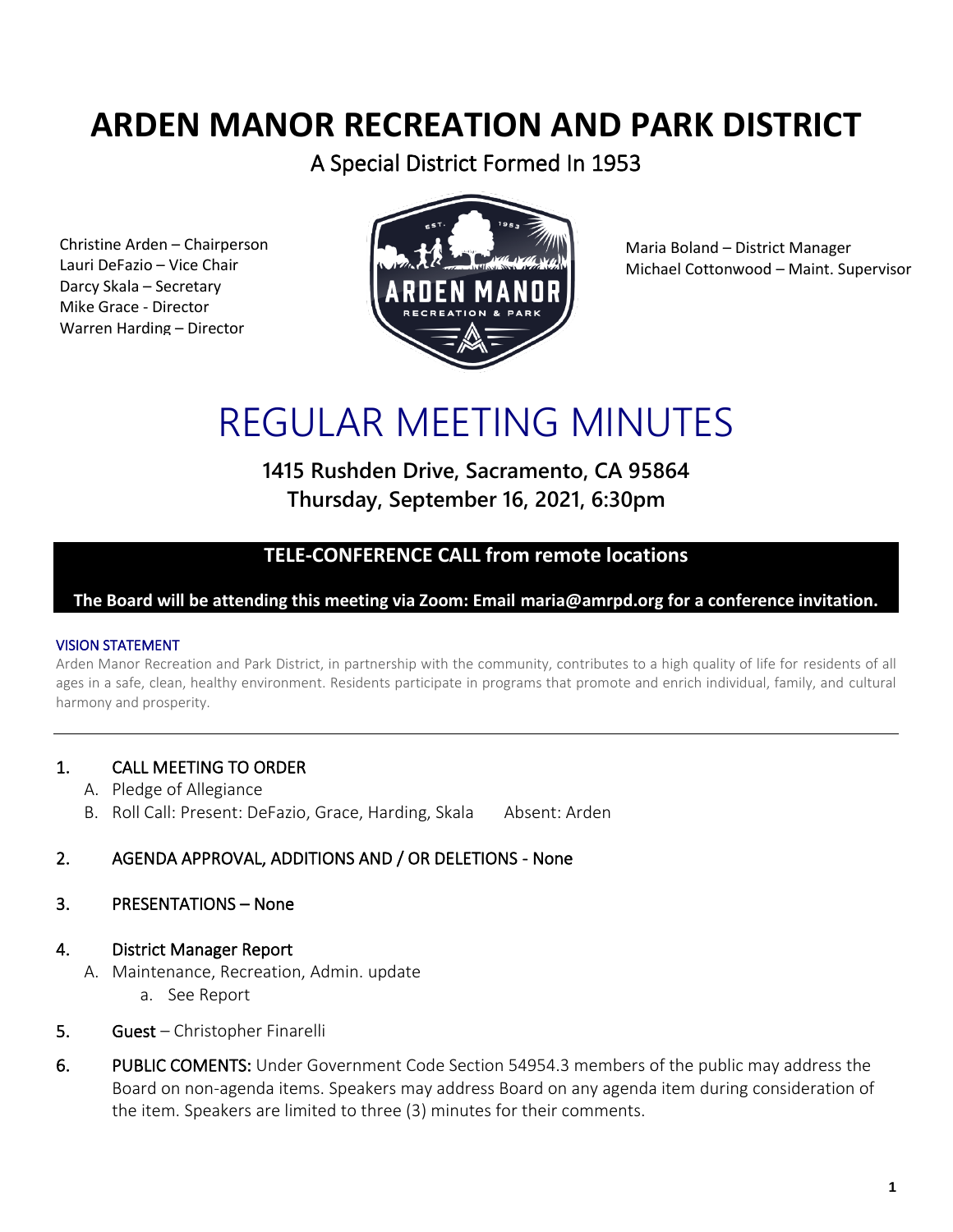A. Christopher Finarelli thanked the bored for hosting the Crabtree Park committee meeting. Chris mentioned that the best way to improve the parks is by improving the turf. The community understands that there are limit resources but urges the board to prioritize the turf and to put turf maintenance at the top of the priority list.

DeFazio mentioned that Crabtree Park is the most expensive park to water. Mike Grace stated we were going to hire extra part time maintenance help to free up Mike's time

#### 7. Committee Reports

- A. Budget Committee Nothing to report
- B. Parks Committee Nothing to report
- C. Personnel Committee Nothing to report
- D. Sacramento Park Foundation Finally received loan and paid O'Dell Engineering. Working with the County and there was an issue with the property that was split. The cost of construction has skyrocketed and now the design will have to change.

### 8. CONSENT CALENDAR

A. Approval of Minutes August 19, 2021

Grace motioned to accept as presented. Harding 2<sup>nd</sup>. All approve.

- B. Financial Reports
	- 1. Reports on Revenues and Expenditures (August).
	- 2. Claims Submitted for Payment (August).
	- 3. Employee Benefit Report (August).

#### C. RECOMMENDED ACTION: Approve the Consent Calendar as presented.

Grace motioned to accept as presented. Harding 2<sup>nd</sup>. All approve.

#### 9. CORRESPONDANCE

- A. FEC Park Police See Report
- B. Email from Ann Kohl
	- a. Grace asked if anyone wanted to put anything from the email on the agenda for the next board meeting. Harding responded by asking if a discussion could be held. Grace mentioned that no action can be taken but a discussion could be had.

Harding brought up Ann Kohl proposing the use of decomposed granite instead of cement. DeFazio does not like the idea of mixing section of decomposed granite and cement. That would leave it uneven in sections. Boland responded that there are only a few sections that need to be replaced.

Harding asks if the District has any plans to find alternatives to using gas powered mowers/blowers. At this time, the District will keep an eye on if Sacramento County makes any changes.

Harding asks for the status of the pond. It is crowded with plants, but people want to be able to look through. Can anything be changed or modified? Grace mentioned that he thinks Ann Kohl wants to be able to see the ponds, but the staff are currently working on clearing the area according to the maintenance report.